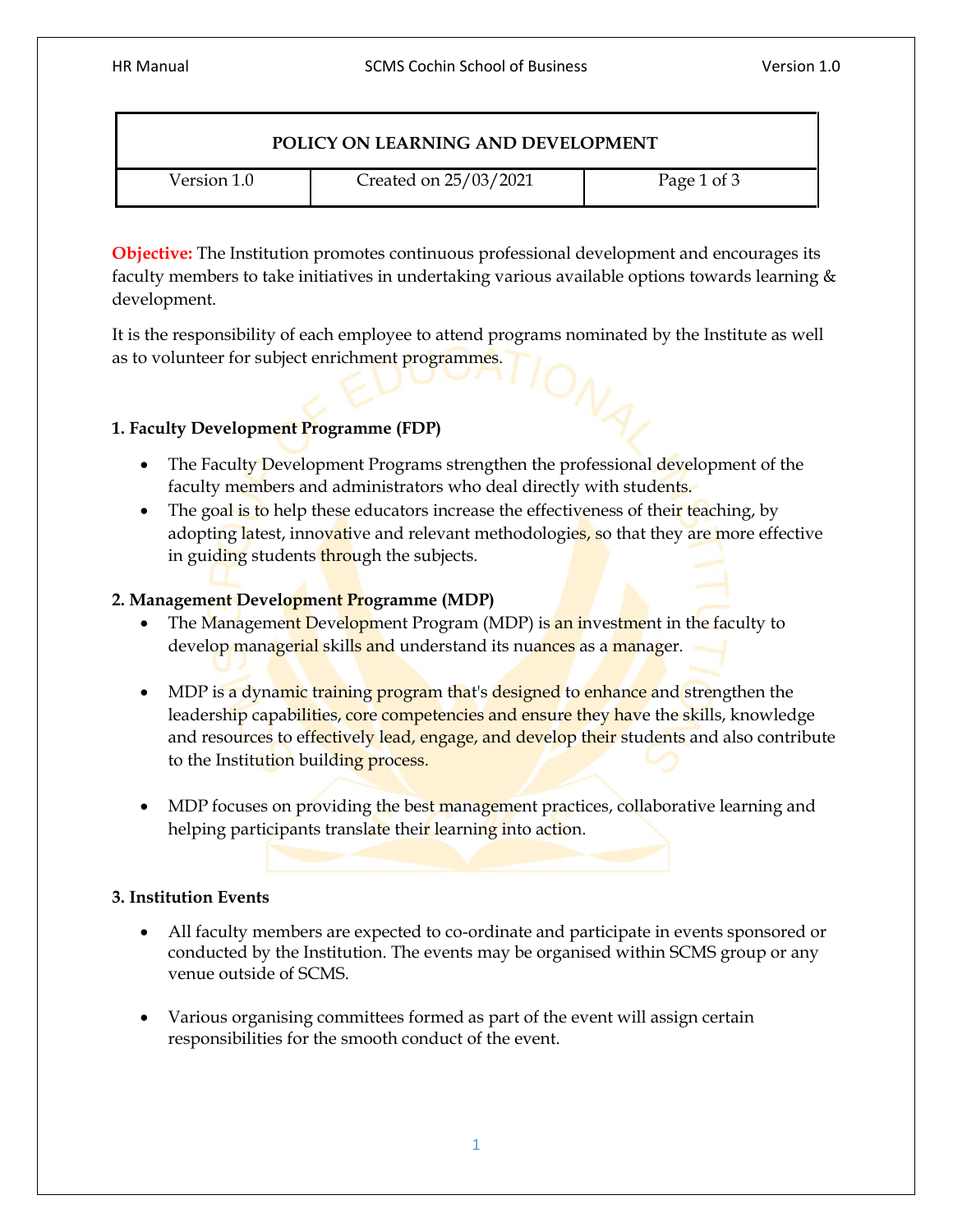#### **POLICY ON LEARNING AND DEVELOPMENT**

Version 1.0 **Created on 25/03/2021** Page 2 of 3

#### **4. Industrial Internship**

- In order to stay tuned to the industry outside of B-Schools and to understand the skill requirement of various functions across the employment industry, SCMS feels the need to give exposure to its faculty to the corporate world.
- To assist this process, the institution plans to have an understanding with selected corporates who will take on the faculty of SCMS on an industrial internship for a particular function for a fixed term of six months to one year.

## **Conditions for Industrial Internship**

- i. A promising faculty who has completed a minimum of five years with the Institution
- ii. Faculty will be required to sign a commitment bond with SCMS and a Non-disclosure agreement with the **assigned** corporate
- iii. The decision regarding the Corporate with whom each of the selected faculty works will be the decision of the Academic Board of SCMS.

### **5. Self-Learning Online Courses**

- Attending online courses on learning platforms like MOOC & SWAYAM is encouraged by the Institution for the purpose of subject enhancement.
- Every faculty, irrespective of the number of years of experience, is expected to register and complete at least one module of the subject related course with certification.
- This certification through online learning platforms will be an added value during the employee's performance appraisal.

### **6. Seminars and Conferences**

Faculty who intend to attend a particular conference/seminar within the state of Kerala or outside will have to seek permission from the HOD

- Faculty members are restricted from attending seminars on the same topic more than twice in an academic year.
- Such permissions will be given 'On Duty' for that particular day of the conference or seminar.